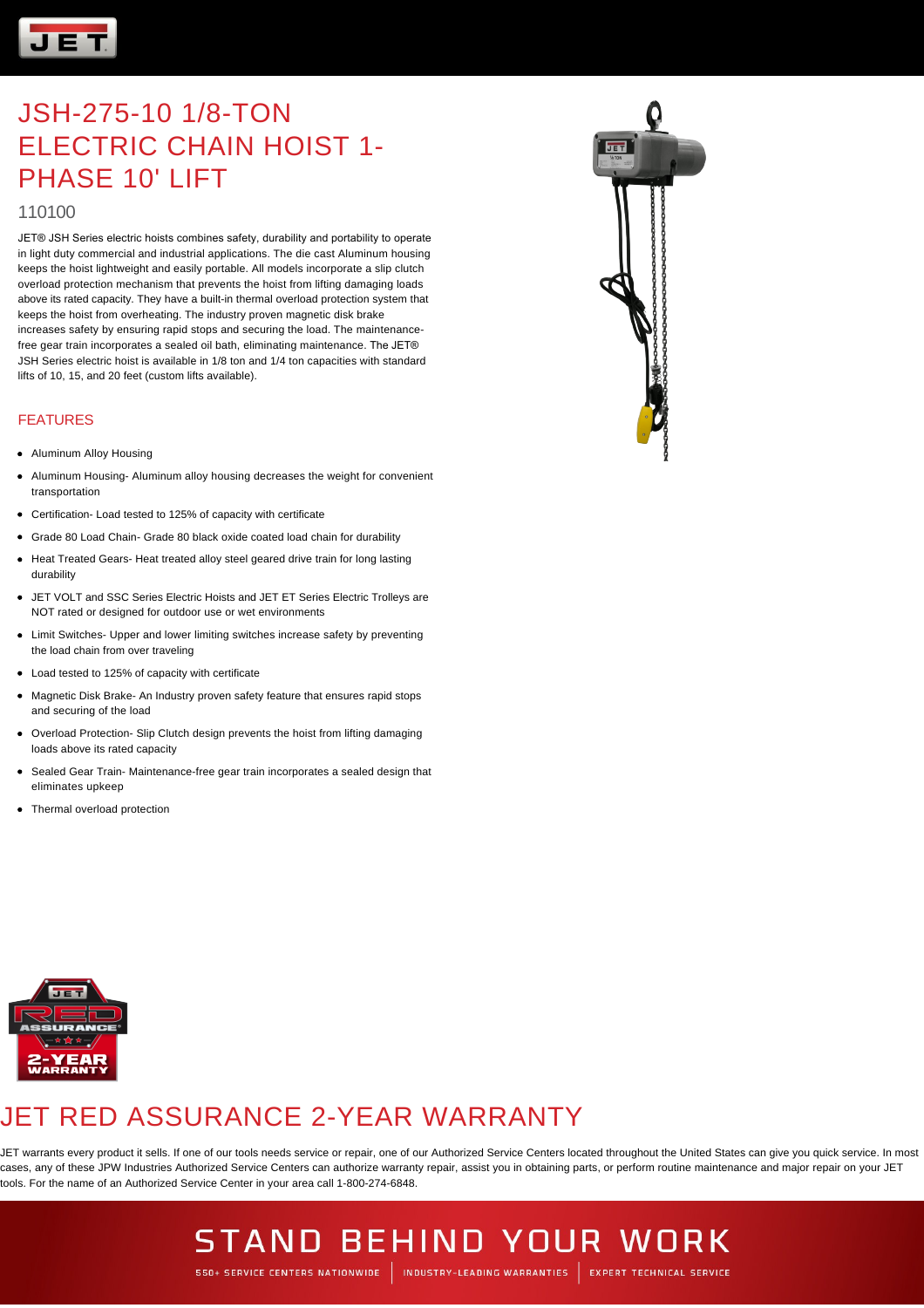

### JSH-275-10 1/8-TON ELECTRIC CHAIN HOIST 1- PHASE 10' LIFT

110100

#### **SPECIFICATIONS**

| Capacity (Lbs.)                 | 250                |
|---------------------------------|--------------------|
| Load Capacity (Tons)            | 1/8                |
| Lift (Ft.)                      | 10                 |
| <b>Overload Protection</b>      | Yes                |
| Load Chain Dimensions dia/mm)   | 4 x 12             |
| Duty Cycle Rating               | H <sub>3</sub>     |
| Duty Cycle (%)                  | 25                 |
| Max. On Time (Min. / Hr.)       | 15                 |
| Weight (Lbs.)                   | 30.6               |
| Max. Number of Starts (Per Hr.) | 150                |
| Lifting Speed (FPM)             | 16                 |
| Motor (HP)                      | 1/6 HP, 115V, 1 Ph |
| Motor Phase                     | $\mathbf{1}$       |
| Motor Voltage (V.)              | 115                |



# **STAND BEHIND YOUR WORK**

550+ SERVICE CENTERS NATIONWIDE | INDUSTRY-LEADING WARRANTIES | EXPERT TECHNICAL SERVICE